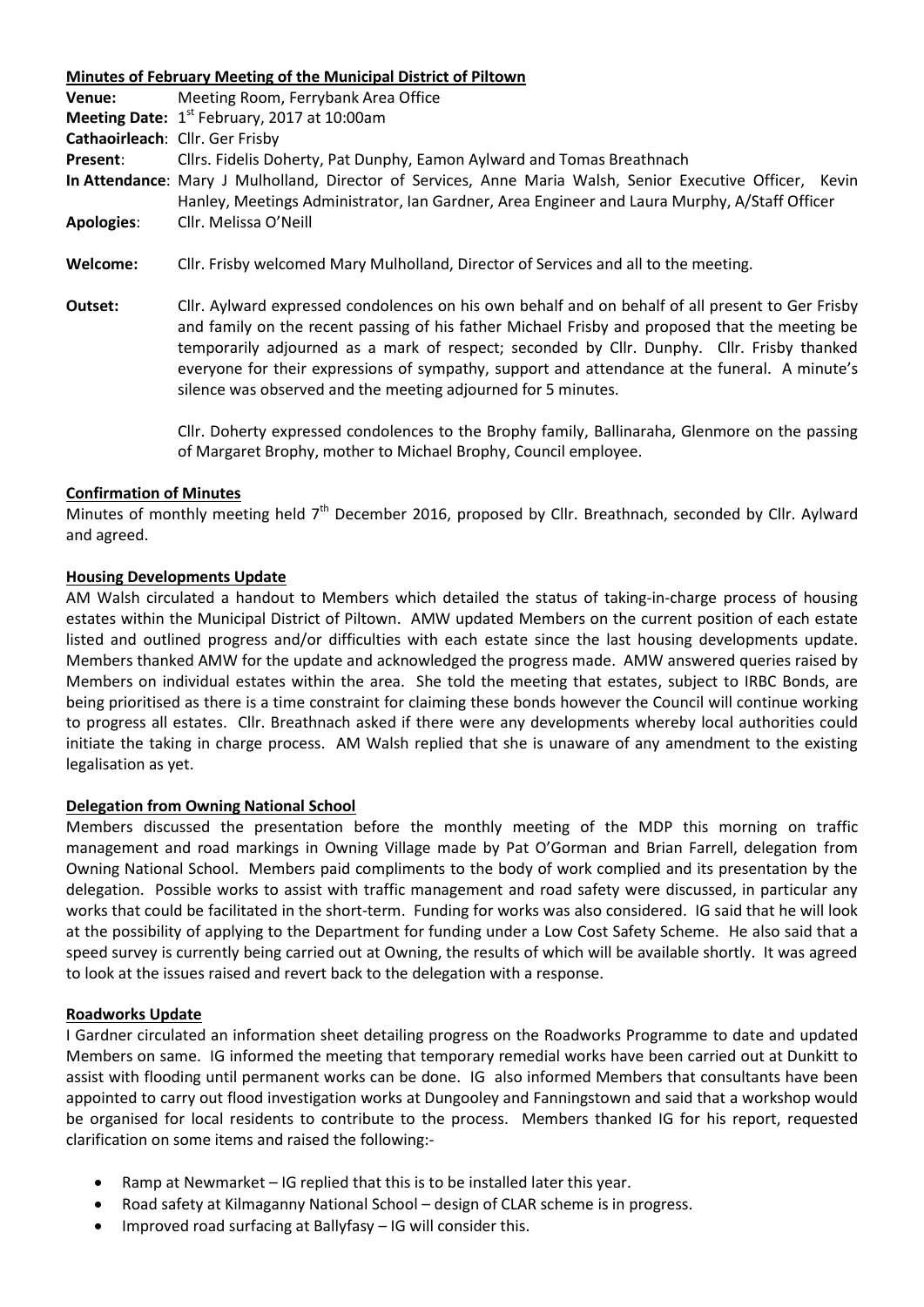- Surface water effecting property at Dunkitt Outlet for water to escape requires maintenance IG said he had already looked at this matter and that there was no issue with the drainage system. However, he will look at this matter to see if any issue have arisen in the meantime.
- Visibility at Fahee junction IG to consider improvements under a Low Cost Safety Scheme

# **N25 New Ross Bypass Update**

K Hanley circulated a report to Members detailing current progress on the N25 New Ross Bypass Bridge project. Cllr. Doherty noted that the works are progressing very well and however she said there is some confusion locally regarding the possible closing of a number of local roads and requested clarification on same. K Hanley will refer this matter to Sean Dobbs, Public Liaison Officer, N25 New Ross Bypass. Cllr. Doherty also acknowledged and welcomed the improvement to traffic flow entering New Ross from the N25 since changes were made to allowable turning manoeuvres at the roundabout adjacent O'Hanrahan Bridge, New Ross.

# **Taking in Charge of O'Connor's Lane, Milepost**

K Hanley told Members under the Local Government Reform Act 2014, the declaration of a road to be a public road can be passed at Municipal District level and asked for a proposer and seconder for the Resolution to declare road at O'Connor's Lane, Milepost to be a public road. This was proposed by Cllr. Frisby and seconded by Cllrs. Doherty and Breathnach and agreed by all.

**Taking in Charge of Clonconey Lane, Piltown** – I Gardner circulated a map of Clonconey Lane, Piltown and asked Members if they were satisfied to proceed with the taking in charge of this road with length of 103m. This was proposed by Cllr. Dunphy and seconded by Cllr. Breathnach and agreed.

# **Any Other Business**

- **a) Taking in charge of Sinnotts Cross Monument –** The taking in charge of Sinnotts Cross Monument was discussed. K Hanley said that this matter should be referred to the Naming and Commemorative Memorial Assessment Committee for deliberation. MJ Mulholland noted that this issue should be considered in the broader context to include financial and insurance implications for the Council. It was agreed to refer this matter to the Naming and Commemorative Memorial Assessment Committee and await their report.
- **b) Main Routes into Waterford City –** Cllr Dunphy asked if there are any suggestions for improving the approach roads to Waterford. I Gardner noted that while some improvement works have already been carried out, he will look into where allocation of €30k for maintenance and amenities can be best spend. Cllr. Breathnach suggested that a workshop be held to identify best locations for enhancement and also noted that as the Local Area Plan will be going to public consultation shortly, improvement measures could be included in the plan. MJ Mulholland recommended that the overall plan for Ferrybank be looked at with local interest groups, e.g. Tidy Towns Committee to identify objectives.
- **c) Update re Glenmore bus stop (on N25) –** Cllr. Doherty noted progress and said that she received queries regarding the location of the bus stop. IG explained that in the interest of public safety, buses travelling from New Ross will stop on the right hand side of the N25 to pick up passengers thus avoiding the need for most pedestrians to cross a national road.
- **d) Update on Albatross site –** Cllr. Doherty asked that the MDP work with New Ross Municipal District to formulate a plan for site at Albatross. MJ Mulholland said she will contact NRMD regarding this matter.
- **e) Update on water scheme for Newrath –** K Hanley told the meeting that a €2.5m contact is due to go to tender for 4 schemes, one of which is from Grannagh to Rockshire Road, via Newrath Road. MJ Mulholland will request an update from Irish Water re sewerage scheme for Newrath and circulate it to Members.

Cllr. Aylward requested an update on level crossing at Garrandarragh. IG replied that Irish Rail will be carrying out significant works at this location. Cllr. Aylward asked that temporary works be carried out to improve the junction in the interim.

Cllr. Dunphy asked for an update on the water scheme for Ullid, Kilmacow and requested that correspondence issue to Irish Water regarding same.

Cllr. Dunphy commented that road edges at Garryduff/Mullenbeg are in a bad state of repair. IG replied that this issue will be discussed as part of the Roadworks Schedule.